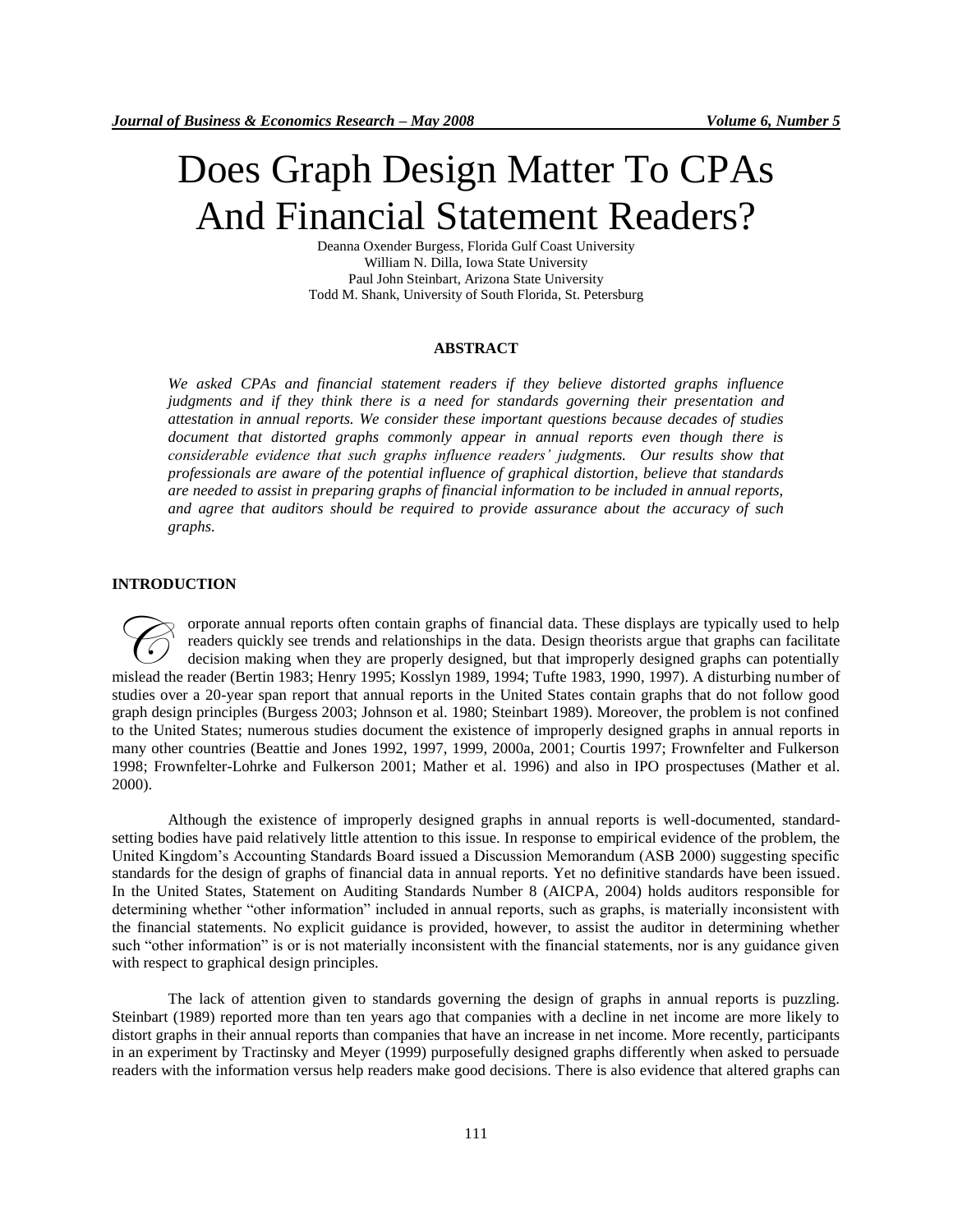change readers' perceptions (Beattie and Jones 2002a, 2002b; Burgess 2003) and even lead to different choices in a simple investment task (Arunachalam et al. 2002).

Standard setters and regulatory agencies are unlikely to take action until they perceive the existence of a problem. For example, recent changes in corporate governance structures mandated by Congress, the SEC, and the major stock exchanges occurred largely in response to the spate of financial accounting and auditing failures associated with Fortune 500 companies during the years 2000 through 2002. Thus, the lack of interest in developing authoritative standards concerning the design and auditing of graphs of financial data in annual reports may reflect a perception that this is not a serious problem. Certainly, if neither financial statement readers nor accounting professionals believe that improperly designed graphs are a problem, standard setters and regulators are unlikely to take action. Consequently, this study examines financial statement readers' and CPAs' beliefs about the effects of graph design and the need for related standards.

Our results indicate that both financial statement readers and CPAs believe that improperly designed graphs of financial data are likely to influence viewer perceptions. In addition, both readers and CPAs who responded to our survey expressed strong support for the creation of standards governing the design of financial graphs in annual reports. They also strongly agreed that auditors should be required to assess compliance with such standards. Thus, this study's results suggest that standard setters and regulators should address the issue of the graph design in annual reports.

#### **GRAPH DESIGN PRINCIPLES AND VIOLATIONS**

There exists a considerable body of literature concerning the proper design of graphs to support decisionmaking (Bertin 1983; Henry 1995; Kosslyn 1989, 1994; Tufte 1983, 1990, 1997). Recently, Hill and Milner (2003) developed a comprehensive set of guidelines for graphs of financial data. These guidelines can be summarized in the general principle that to be accurate, graphs should depict physical measures on the surface of the graph that are directly proportionate to the numerical values being represented (Tufte, 1983). Based on that principle, Steinbart (1989, 61-63) proposed three specific criteria that properly designed graphs of financial data in annual reports should satisfy:

- 1. The numerical values in graphs must match the values reported in the financial statements.
- 2. The portrayed magnitude of a change or trend in a graph should match the actual quantitative change or trend in the data.
- 3. The graph should not use formatting or special effects to obfuscate any significant changes in the data or specific data values.

Graphs in annual reports almost always include accurate numerical data (Beattie and Jones 1992, Courtis 1997, Johnson et al. 1980; Jones and Beattie 1997; Steinbart 1989), thereby satisfying Steinbart's first criterion for financial graph accuracy, but frequently portray the physical attributes of the graph in a manner that violates criteria two and three. Numerous examples can be found around the world: Frownfelter-Lohrke and Fulkerson (2001) summarize current and previous research findings spanning decades that indicate improperly constructed graphs occur in 26% to 52% of annual reports. Four examples of the types of improperly designed graphs that frequently occur in annual reports follow.

#### **Distortion Type 1: Exaggeration Of An Increasing Trend**

Figure 1 shows an example of how changing the beginning point of the vertical scale affects the visual presentation of an increasing trend. The graph on the left is correctly drawn. The vertical scale begins at zero; consequently the change in the heights of the bars representing the data points is proportional to the change in the actual net income over time. In contrast, the graph on the right begins the vertical scale at \$1,000. Altering the vertical scale origin exaggerates the visual magnitude of the change in the data. The bar depicting net income in year 5 is almost four times as tall as the bar depicting net income in year 1, creating a visual impression that net income has increased by almost 300 percent. The actual change in net income, however, is only 64 percent.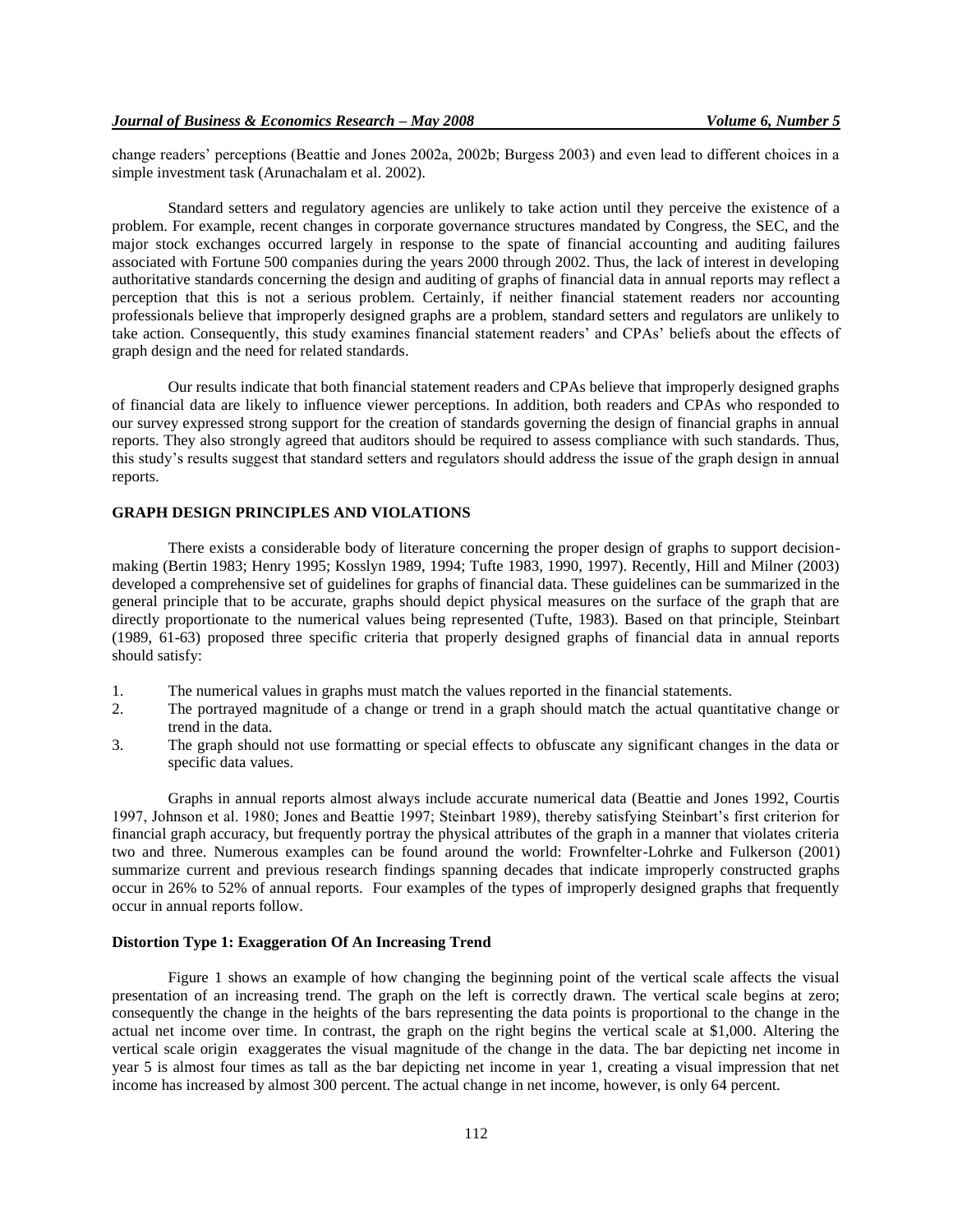#### **FIGURE 1**

## **Distortion of Increasing Trend**





Distorted Graph (Vertical Scale Begins at \$1,000)

#### **Distortion Type 2: Masking a Declining Trend**

Figure 2 shows how beginning the vertical axis at a point below zero can mask a declining trend. The graph on the left is correctly drawn. The vertical scale begins at zero, which ensures that the change in the relative heights of the bars is proportional to the actual numeric change in net income. In contrast, the graph on the right masks the magnitude of the declining trend because the vertical axis begins at -\$1,000. As a result, the change in the heights of the bars depicts a decline in net income of approximately 25%, whereas net income actually declined by almost 39%. In this case, the alteration is accomplished by adding fictitious data to the chart (beginning the vertical scale at a negative number even though only positive numbers are included in the graph).



**Distortion of Decreasing Trend**



Accurately Drawn Graph Distorted Graph (Vertical Scale Begins at \$-1,000)

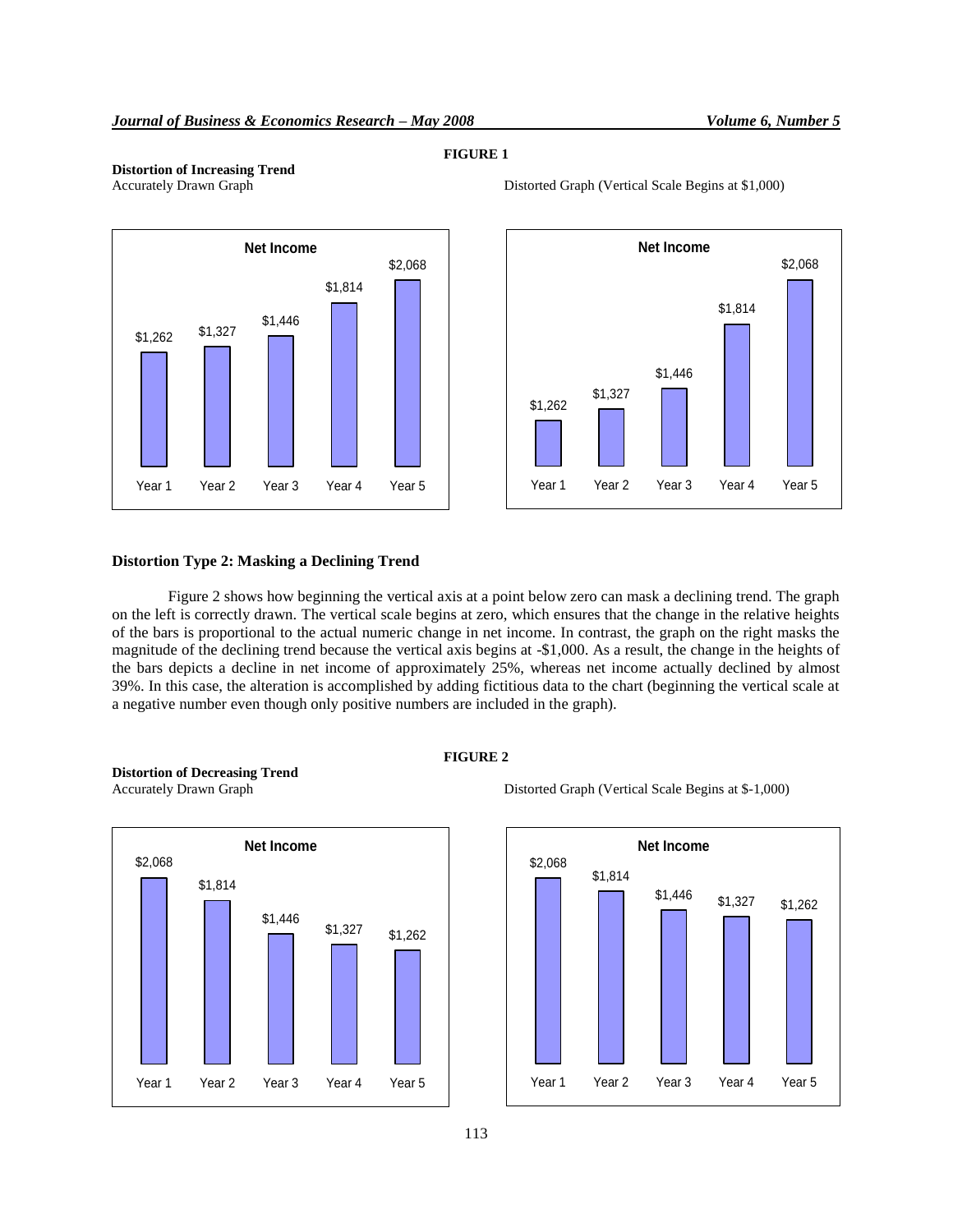#### **Distortion Type 3: Reverse Chronological Order**

Figure 3 shows another type of graph distortion that is found in some annual reports. Although financial statements do sometimes present tables in which the most recent year's data is on the left, we normally expect that graphs of change over time follow the English language convention of proceeding from left-to-right. The graph on the left obeys that convention, but the graph on the right presents the data in reverse chronological order. Consequently, the graph on the right initially creates the impression of an increasing trend; only after reading the labels on the horizontal axis does the viewer realize that this initial impression is wrong.

#### **FIGURE 3**







#### **Distortion Type 4: Omission of Negative Values**

Figure 4 shows another type of graph distortion: failure to explicitly graph negative values. The graph on the left depicts the negative net income in year 3 with a bar that extends down from the horizontal axis. The graph on the right does not. Not including the negative bar makes the loss in year 3 less visually salient.





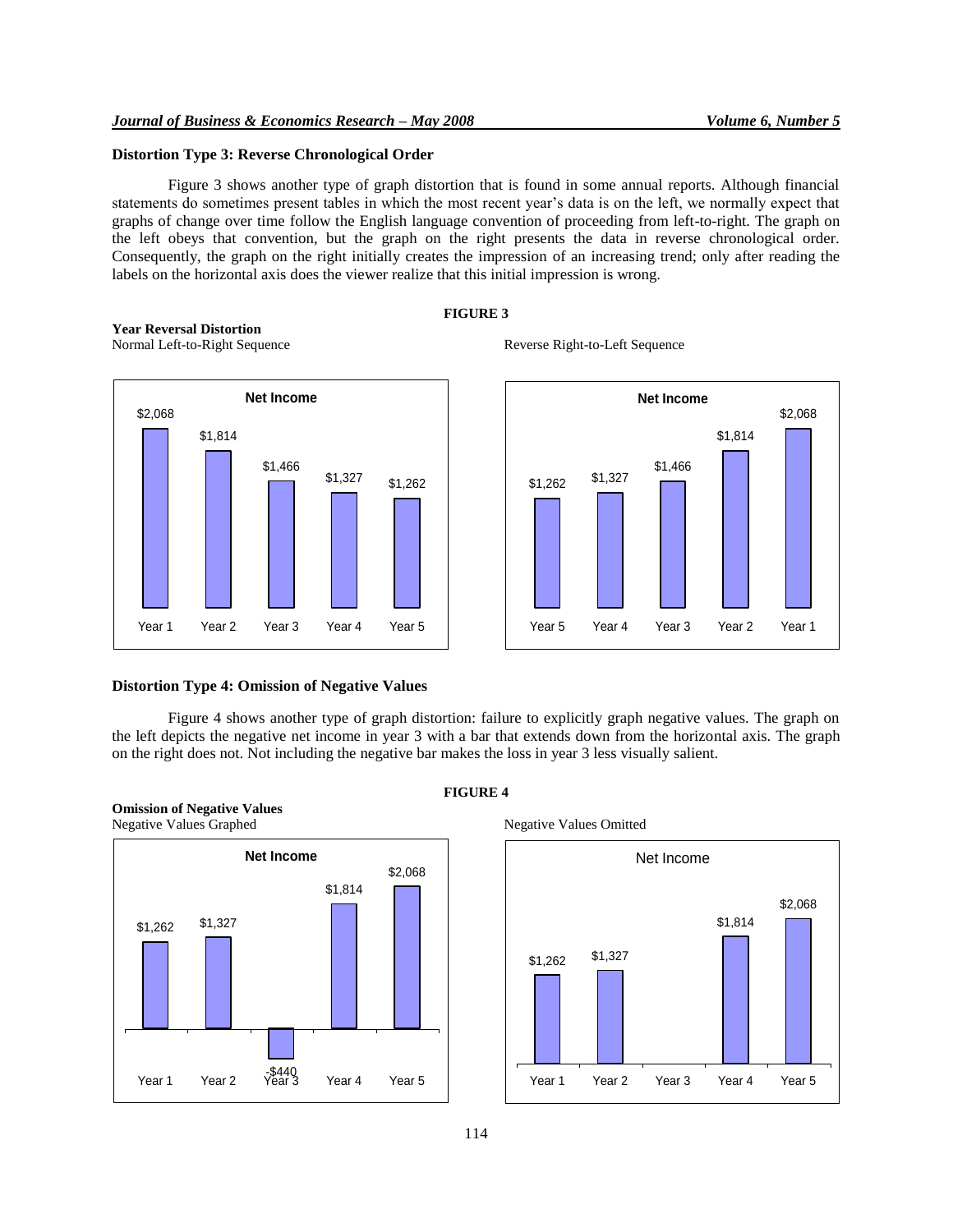#### **PERCEPTIONS OF FINANCIAL STATEMENT READERS AND CPAs**

The distorted graphs in Figures 1-4 create more favorable visual impressions of the change in the underlying data than is warranted by the numbers alone. But does it matter? An experiment by Tractinsky and Meyer (1999) showed that people designed graphs differently depending upon whether their goal was to persuade or provide assistance in making decisions. This suggests that preparers believe that graph design matters. Several recent experiments provide evidence that such belief is warranted. Beattie and Jones (2002a, 2002b) and Burgess (2003) found that distorted graphs significantly changed viewers' perceptions of the data, and Arunachalam et al. (2002) report that distorted graphs altered viewers' investment choices.

As noted earlier, distorted graphs appear in published annual reports all over the world. There is growing evidence that companies are increasingly using annual reports as public relations tools (Graves et al. 1996; Hanson 1989; Hopwood 1996; Lee 1994; Squiers 1989). This suggests that the existence of distorted graphs in annual reports may represent attempts to influence investors' perceptions of company performance. In turn, that possibility suggests that there may be a need for standards concerning the proper design of graphs of financial data that are included in annual reports, as well as a requirement that auditors evaluate whether any graphs included in annual reports are visually consistent with the audited financial statements. To date, however, standard setters have not issued any guidelines for graphical financial reporting or for the audit of such graphs. This lack of authoritative guidance may be the result of a lack of awareness and interest in this issue. Therefore, we designed a survey to measure both CPAs' and financial statement readers' opinions about the effects of distorted graphs, the ethicality of including such graphs in annual reports, and the need for standards concerning the graphical presentation of financial data in annual reports. The survey was designed to answer the following research questions:

#### **PERCEPTION**

RQ 1a: Do CPAs and readers believe distorted graphs are likely to influence viewers' perceptions of financial statement data?

RQ 1b: Do those opinions differ for different types of graph distortions?

#### ETHICS

RQ 2a: Do CPAs and readers believe it is unethical to include distorted graphs in annual reports? RQ 2b: Do those opinions differ for different types of graph distortions?

#### STANDARDS

RQ 3a: Do CPAs and readers believe standards are needed for graphical reporting? RQ 3b: Do CPAs and readers believe that auditors should be required to provide assurance on graphs included in financial statements?

#### **THE SURVEY**

The survey was six pages in length. The cover page explained that at least 10 percent of annual reports contain graphs of financial data that do not conform to principles of graph design and that we were interested in the respondent's opinion about such graphs. The next four pages presented pairs of distorted and nondistorted graphs, each pair illustrating the effects of one of four types of graph design violations (see Figures  $1 - 4$ ). One half of the instruments presented the distorted graph on the left side of the page; the other half presented the distorted graph on the right. Each page had a heading that stated the relevant graph design principle. Below that heading two graphs appeared, labeled exactly as shown in Figures 1-4. Respondents were then asked to indicate their level of agreement or disagreement with the following five statements:

(1) The two graphs create significantly different perceptions of the data.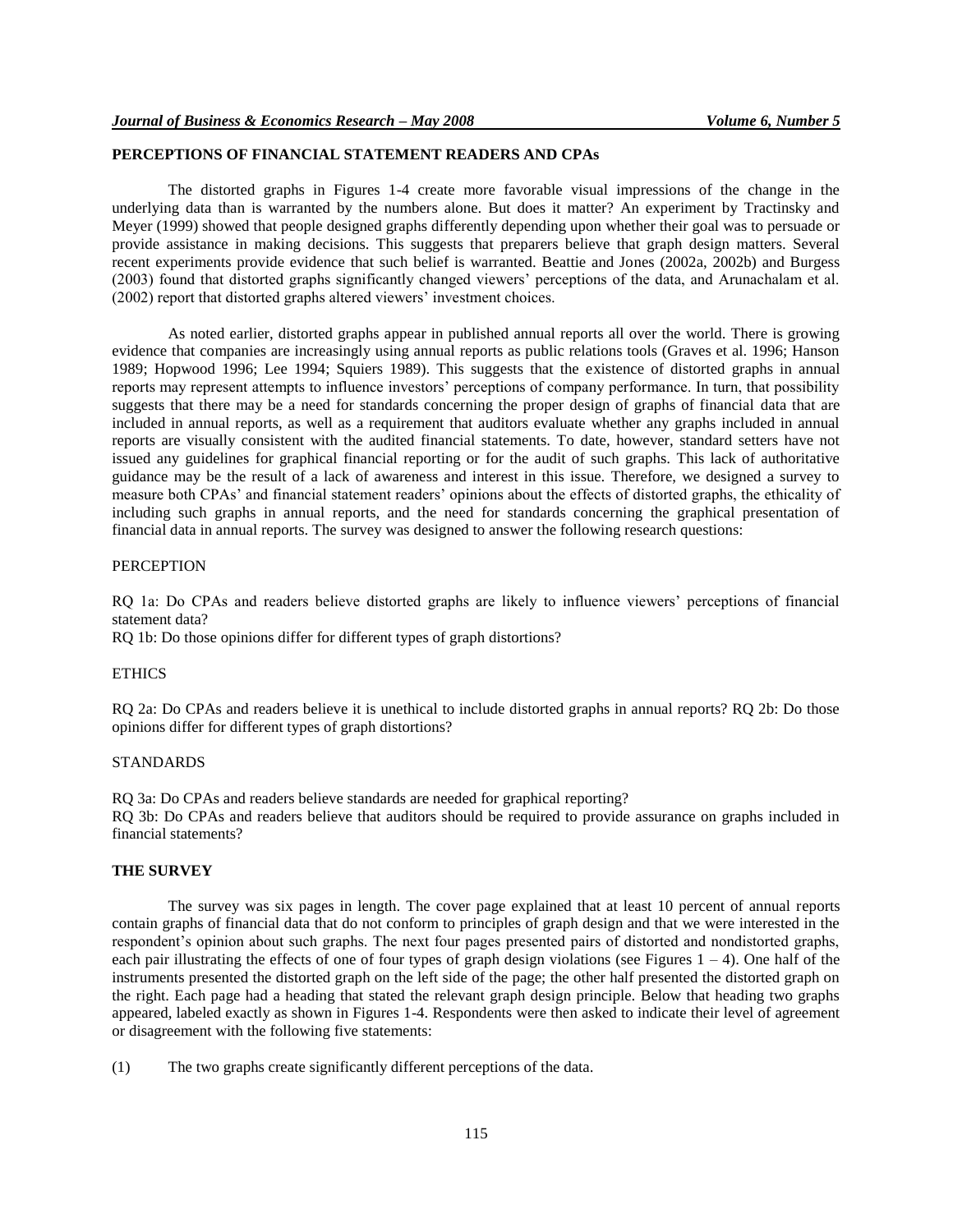### *Journal of Business & Economics Research – May 2008 Volume 6, Number 5*

- (2) The graph on the left<sup>1</sup> creates an impression different from what would be created by a quantitative analysis of just the numerical data.
- (3) The graph on the left portrays the data in a manner that is significantly inconsistent with the actual numeric change in the data.
- (4) Including the graph on the left in an annual report with the financial statements would influence evaluations about the company's performance.
- (5) Including the graph on the left in an annual report with the financial statements is unethical.

\$2,068

Figure 5 presents an example of one page of the survey.

#### **FIGURE 5**

#### **Sample Page from Survey**

\$1,262

\$1,327

 $\overline{a}$ 

**EXAMPLE:** Proposed guidelines for graph design suggest that the vertical axis should always begin at zero in order to provide the most accurate depiction of the trend in the underlying numbers.



**Net Income**

\$1,446

Year 1 Year 2 Year 3 Year 4 Year 5

\$1,814

## **Please rate your agreement with the statements below (1 = agree).**

|                                                                                   | Agree |              |  |       | <b>Disagree</b> |  |  |
|-----------------------------------------------------------------------------------|-------|--------------|--|-------|-----------------|--|--|
|                                                                                   |       | $2 \sqrt{3}$ |  |       | 4 5 6 7         |  |  |
| The graph on the left creates an impression different from what would be          |       |              |  |       |                 |  |  |
|                                                                                   |       |              |  |       |                 |  |  |
| The graph on the left portrays the data in a manner that is                       |       |              |  |       |                 |  |  |
|                                                                                   |       |              |  |       |                 |  |  |
| Including the graph on the left in an annual report with the financial statements |       |              |  |       |                 |  |  |
|                                                                                   |       |              |  |       |                 |  |  |
| Including the graph on the left in an annual report with the financial statements |       |              |  |       |                 |  |  |
|                                                                                   |       |              |  | 4 5 6 |                 |  |  |



<sup>&</sup>lt;sup>1</sup> Questions 2-5 always referred to the distorted graph. Thus, instruments with the distorted graph on the left side of the page used the wording as shown; instruments with the distorted graph on the right side used the word right instead of left.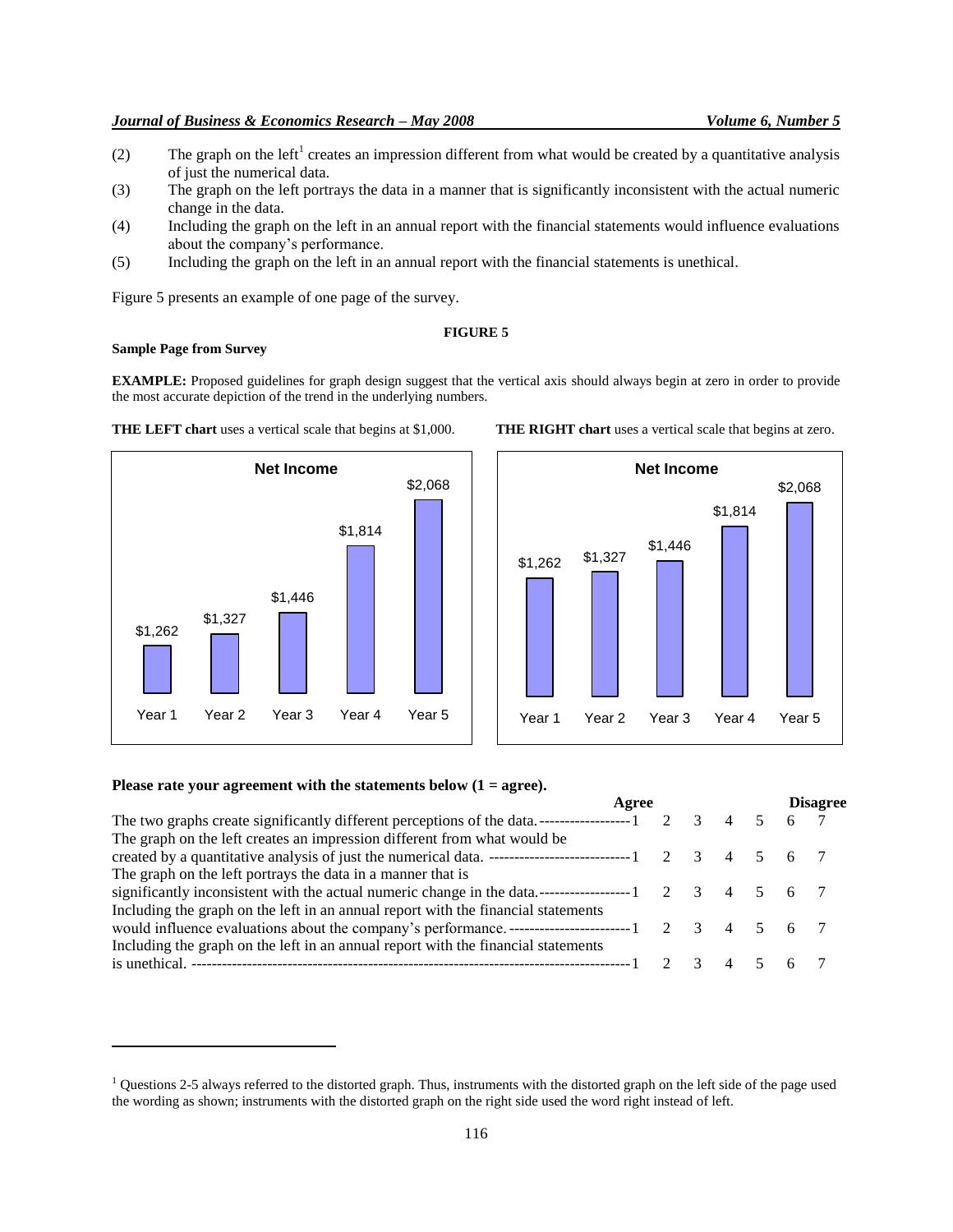#### *Journal of Business & Economics Research – May 2008 Volume 6, Number 5*

We deliberately stated the proposed guideline and clearly labeled which graph followed that guideline and which did not because we were not interested in whether respondents themselves would be influenced by the graphs, but wanted their opinion about whether each specific type of problem graph would likely influence viewers. The four design violations appeared in random order in the survey to avoid order effects.

The final page of the instrument collected demographic information and asked respondents to indicate their level of agreement with the following questions labeled here as six and seven:

- (6) The Financial Accounting Standards Board or SEC should develop standards for the design of financial graphs displayed in the following annual report sections: Audited financial statements and footnotes Other sections
- (7) The AICPA or SEC should require auditors to evaluate financial graphs for consistency with the financial statements when the graphs are displayed in the following annual report sections: Audited financial statements and footnotes Other sections

#### **RESULTS**

#### **Respondent Demographics**

The survey was administered to four groups: 91 CPAs attending a continuing education course sponsored by their state society, 41 executive MBA students at a western university, 18 standard MBA program students enrolled in a second-year investments class at a Midwestern university, and 26 standard MBA students enrolled in the introductory first-year managerial accounting class at a southwestern university. Sixteen of the respondents did not answer all the questions in the survey and were not included in our analyses. Table 1 provides demographic data about the remaining 160 respondents.

**TABLE 1**

|                                            | 1710LC 1    |                       |              |
|--------------------------------------------|-------------|-----------------------|--------------|
| <b>Respondent Demographics</b>             |             |                       |              |
| Counts (Percentages) Within Each Group     |             |                       |              |
|                                            | <b>CPAs</b> | Executive MBAs $(n =$ | Regular MBAs |
|                                            | $(n = 79)$  | 39)                   | $(n = 42)$   |
| Gender                                     |             |                       |              |
| Male                                       | 46          | 32                    | 29           |
|                                            | $(58.2\%)$  | $(82.1\%)$            | $(69.0\%)$   |
| Female                                     | 33          | 7                     | 13           |
|                                            | $(41.8\%)$  | $(17.9\%)$            | $(31.0\%)$   |
|                                            |             |                       |              |
| <b>Experience Using or Creating Graphs</b> |             |                       |              |
| Never or seldom                            | 37          | $\mathbf{2}$          | 15           |
|                                            | $(46.8\%)$  | $(5.1\%)$             | (35.7%)      |
| Occasionally                               | 25          | 16                    | 16           |
|                                            | (31.6%)     | $(41.0\%)$            | $(38.1\%)$   |
| Frequently                                 | 17          | 21                    | 11           |
|                                            | (21.5%)     | $(53.8\%)$            | (26.2%)      |
| <b>Years of Work Experience (means)</b>    | 21.2        | 14.8                  | 6.0          |
|                                            |             |                       |              |

117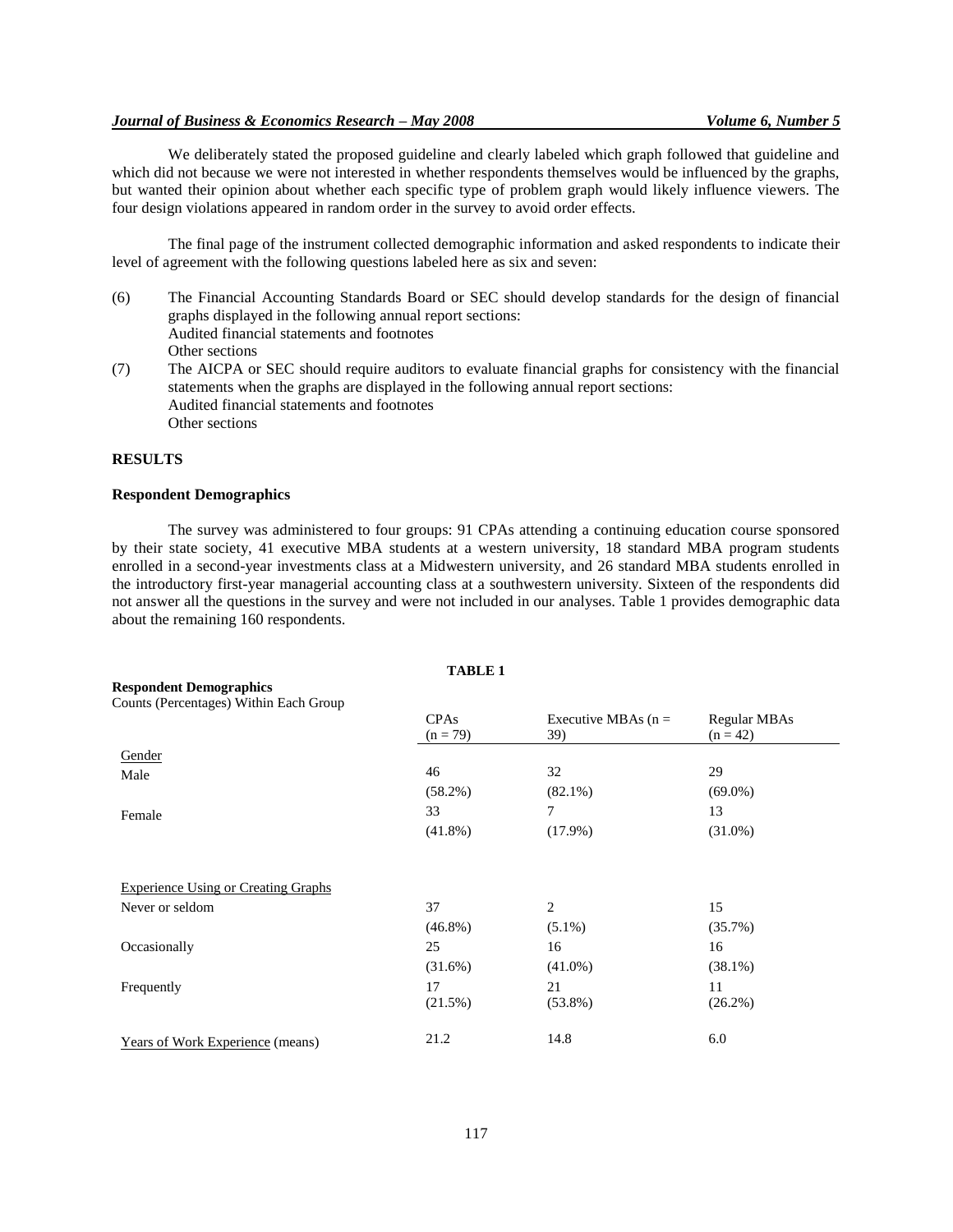#### *Journal of Business & Economics Research – May 2008 Volume 6, Number 5*

No significant differences were noted between the two standard MBA groups either in demographic data or responses to survey questions, consequently, these groups' responses were pooled. The proportion of males and females varied significantly (p = .03) by respondent group. All three groups' years of work experience were significantly different from each other ( $p < .01$ ), but years of work experience did not differ by gender ( $p = .39$ ). Respondent groups also reported different levels of frequency with working with graphs, with executive MBAs reporting a higher level of experience in creating and using graphs than either CPAs or regular MBA students ( $p <$ .01).

#### **Dependent Variables And Preliminary Analyses**

As shown in Figure 5, our survey response scales were labeled with 1 for agree and 7 for disagree. To facilitate interpretation of the results, we transformed the data so that 7 indicates strong agreement and 1 indicates strong disagreement. All reported statistics are based on the transformed data.

The first four questions in the survey asked respondents whether they thought distorted graphs would affect viewers' perceptions of a company's financial data and its performance. Responses to the four questions were correlated (all  $rs > .47$ ,  $p < .01$ ), suggesting that they were measuring one underlying construct. Therefore, we averaged responses to the four questions to create a composite variable that we label PERCEPTION. Cronbach's alpha for this variable was .84, indicating that it is reliable.

Placement of the distorted graph on the left or right side of the page did not affect responses, so the following data analyses pool the data for both versions of the instrument. Self-reported experience working with graphs did not affect mean responses to any of the questions. Years of work experience was significantly correlated  $(r = .23, p = .003)$  with opinions about the likely effect of distorted graphs on viewer perceptions: respondents with more work experience agreed more strongly with statements that distorted graphs were likely to influence viewer perceptions. Work experience was not, however, correlated with any of the other response measures ( $p > .10$ ).

#### **Effects Of Distorted Graphs On Viewer Perceptions (RQ1a And 1b)**

To address whether participants believe distorted graphs are likely to influence viewers (RQ1a)), we compared the mean value of PERCEPTION for each graph distortion type to the response scale midpoint (4.0). Figure 6 shows that the mean value of PERCEPTION was higher than the scale midpoint  $(p < .001)$  for all four distortion types, indicating that our participants on average believe that distorted graphs are likely to influence viewers. To address whether beliefs about the influence of distorted graphs differ by distortion type (RQ1b), we conducted a repeated measures analysis with PERCEPTION as the dependent variable, distortion type as a withinsubjects variable and participant type and gender as between-subjects variables. Table 2 displays the results of this analysis. The significant result for TYPE (F(3, 152) = 7.34; p = .001) indicates that perceptions about the influence of distorted graphs differ by distortion type. As shown in Figure 6, the highest value of PERCEPTION was observed for graphs that exaggerate increases in net income (5.14), and the lowest values occurred for graphs that mask declines in net income (4.53) and omit negative numbers (4.47).

| <b>ANOVA Results</b>  |                |                   |      |                  |     |  |
|-----------------------|----------------|-------------------|------|------------------|-----|--|
|                       |                | <b>PERCEPTION</b> |      | <b>UNETHICAL</b> |     |  |
| Source                | df             | F                 | D    | F                | n   |  |
| Within Subjects:      |                |                   |      |                  |     |  |
| <b>TYPE</b>           | 3              | 7.34              | .001 | 3.88             | .01 |  |
| <b>TYPE x GROUP</b>   | 6              | .77               | .59  | .43              | .86 |  |
| <b>TYPE x GENDER</b>  | 3              | .67               | .58  | .05              | .99 |  |
| TYPE x GROUP x GENDER | 6              | .38               | .89  | .66              | .68 |  |
| Error                 | 152            |                   |      |                  |     |  |
| Between Subjects:     |                |                   |      |                  |     |  |
| <b>GROUP</b>          | $\overline{c}$ | 4.17              | .02  | 1.01             | .37 |  |
| <b>GENDER</b>         |                | 5.80              | .02  | .42              | .52 |  |
| <b>GROUP x GENDER</b> | C              | 2.59              | .08  | .46              | .63 |  |
| Error                 | 154            |                   |      |                  |     |  |

#### **TABLE 2**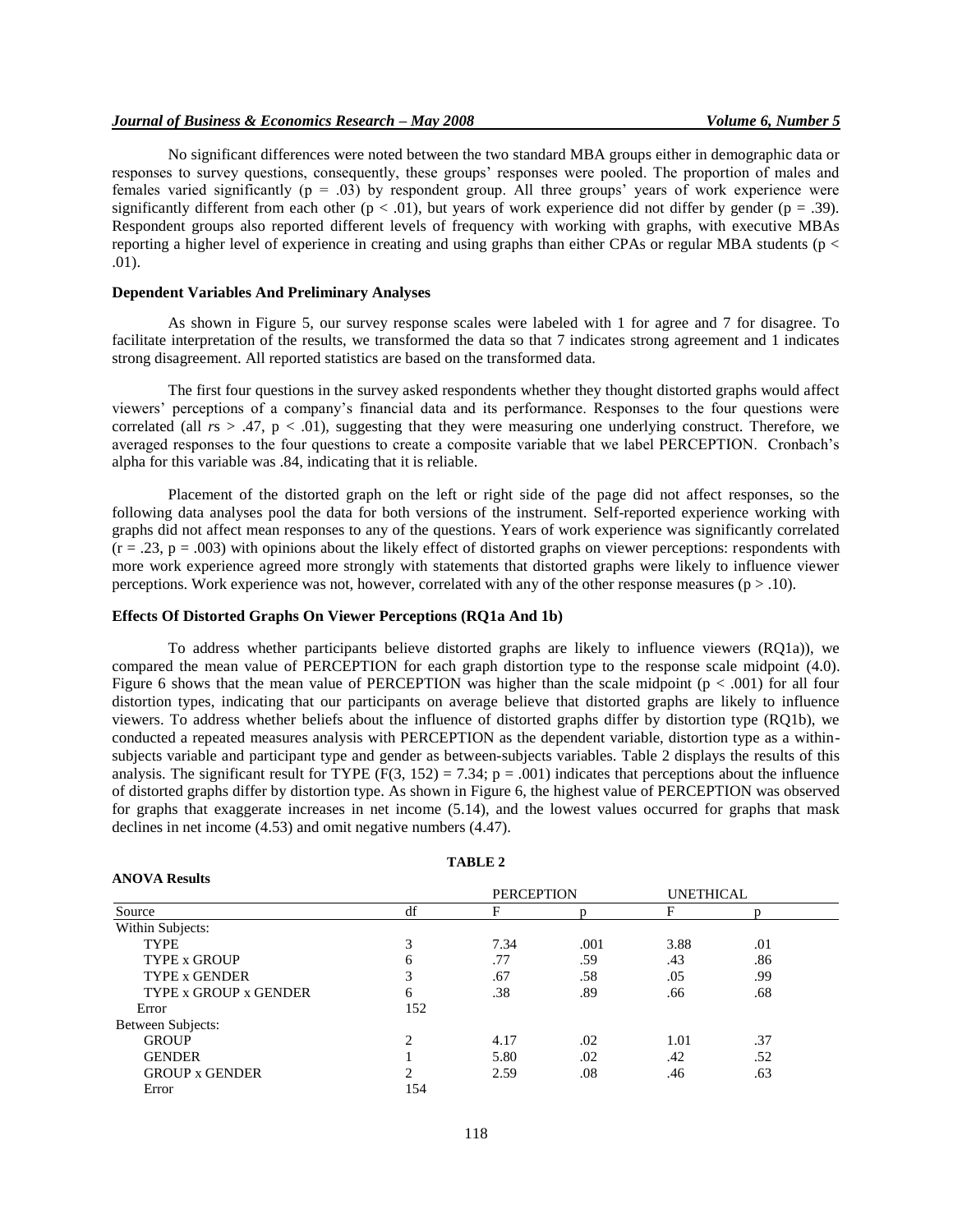

**FIGURE 6 Respondents' Opinions That Distorted Graphs Will Influence Perceptions**

All means are significantly  $(p < .001)$  greater than ambivalent midpoint of 4.

Table 2 also indicates that opinions about the effect of graph distortions differed by gender and by respondent type. Post-hoc tests of the interaction between gender and respondent type revealed that the difference in opinions between male and female regular MBA students was significant ( $p = .004$ ), but that gender did not affect the perceptions of either executive MBAs or CPAs ( $p > .10$ ). Figure 7 shows that unlike other participant groups, female executive MBA students were ambivalent about whether distorted graphs were likely to influence viewer perceptions and female regular MBA students did not believe that distorted graphs were likely to influence viewer perceptions.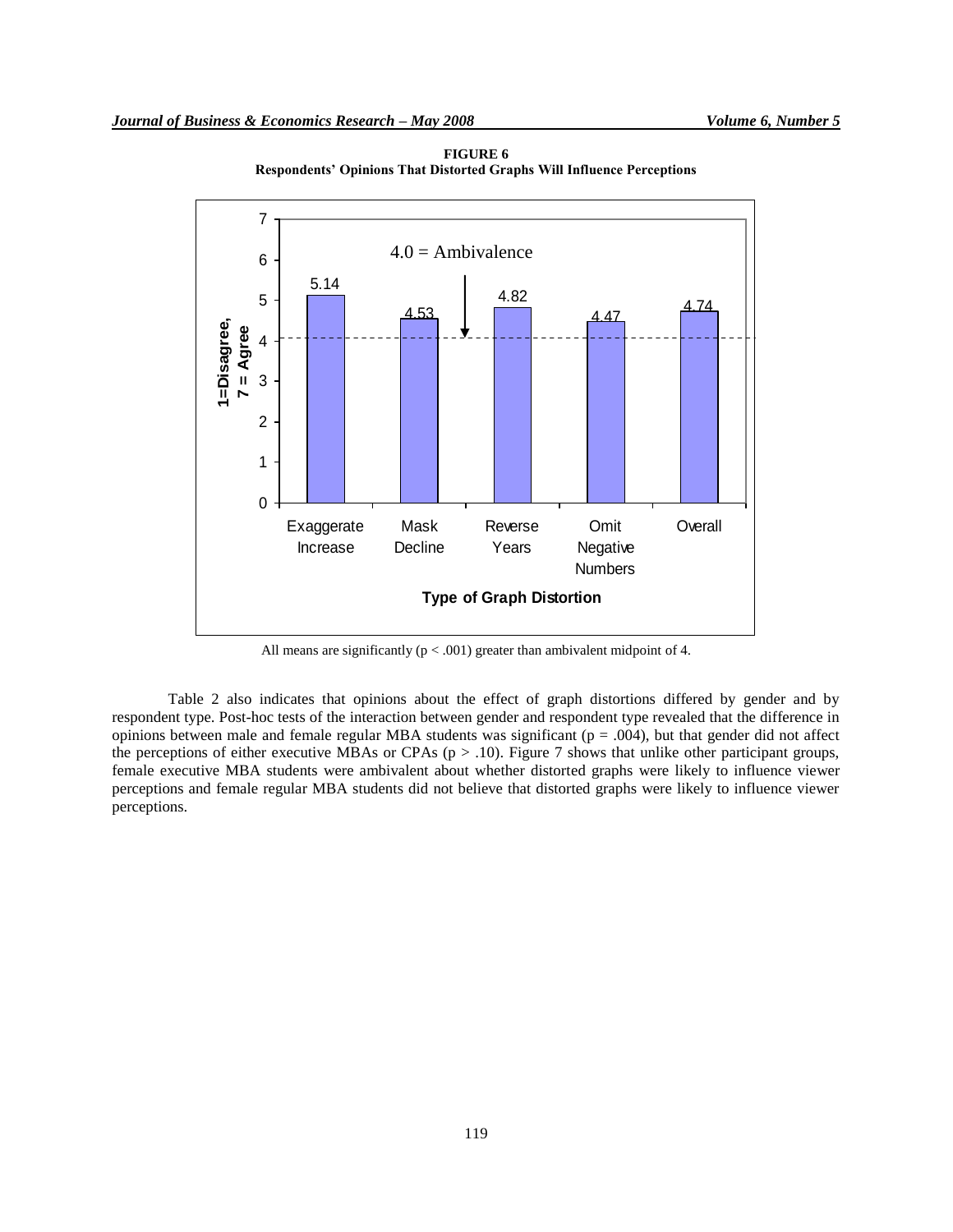

**FIGURE 7 Opinions that distorted graphs will influence viewers by respondent type and group**

Means for CPAs and male executive MBAs are significantly  $(p<0.01)$  greater than the ambivalent midpoint of 4. Mean for female executive MBAs is not significantly different from the ambivalent midpoint of 4. Mean for female regular MBAs is significantly ( $p = .09$ ) less than the ambivalent midpoint of 4.

#### **Ethicality Of Distorted Graphs In Financial Statements (RQ 2a And 2b)**

To address whether participants believe including distorted graphs in financial statements is unethical (RQ2a), we compared the mean value of UNETHICAL for each graph distortion type to the response scale midpoint. Mean values for graphs that mask declines (4.03) and reverse years (4.10) did not differ from the scale midpoint ( $p > .50$  in both cases). Mean responses for graphs that exaggerated increases (3.71) and omitted negative numbers (3.56) were significantly less than the scale midpoint ( $p = .07$  for exaggerated increases;  $p = .004$  for omit negative numbers). The results therefore indicate that overall, participants did not believe that including distorted graphs in financial statements was unethical.

To address whether beliefs about the ethicality of distorted graphs differ by distortion type (RQ2b) , we conducted a repeated measures analysis with UNETHICAL as the dependent variable, distortion type as a withinsubjects variable and participant type and gender as between-subjects variables. Table 2 displays the results of this analysis. The significant result for TYPE (F (3, 152) = 3.88;  $p = .01$ ) indicates that perceptions about the ethicality of distorted graphs differ by distortion type. Opinions about the ethicality of including distorted graphs in annual reports did not differ by gender or respondent group.

#### **Graphical Reporting And Assurance Standards (RQ 3a And 3b)**

To address whether participants believe that standards are needed for graphical reporting (RQ 3a) and that auditors should give assurance on financial statement graphs (RQ 3b), we compared the mean response for each relevant question to the midpoint on the response scale. Figure 8 displays the mean responses to these questions. All means were significantly greater than the scale midpoint  $(p < .001)$ , indicating agreement both with the need for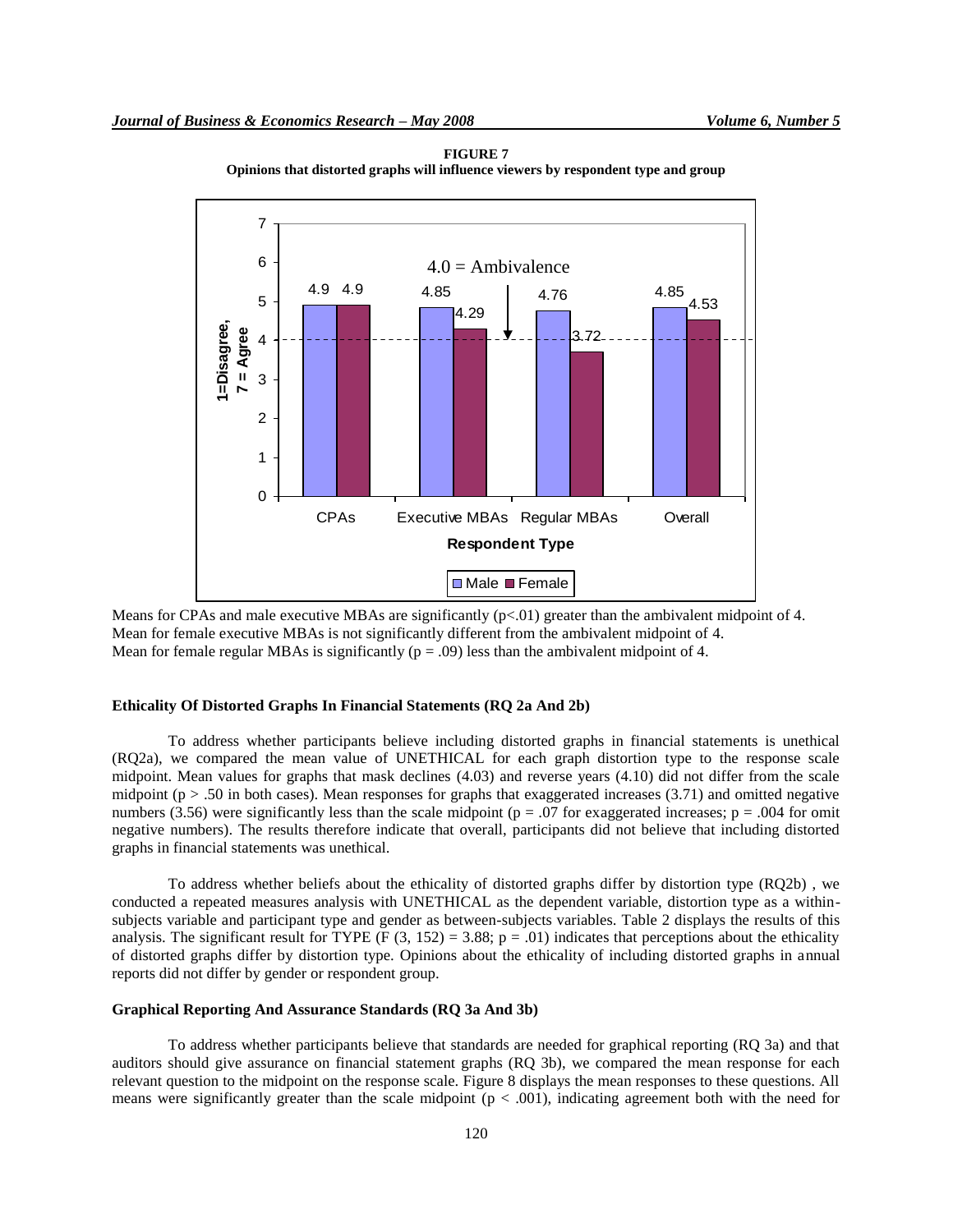standards for financial statement graphs and for auditors to give assurance on such graphs. Participants indicated higher agreement with requiring standards for graphs appearing in financial statements and footnotes (m = 5.79) than in other sections of the financial statements ( $m = 5.39$ ) ( $p < .001$ ). Similarly, they indicated higher agreement with requiring auditors to perform evaluations of consistency for graphs appearing in financial statements ( $m = 5.91$ ) than in other sections of the financial statements (m = 5.44) ( $p < .001$ ).





All answers are significantly higher than the ambivalent midpoint of  $4 (p < .001)$ .

#### **Relationship Between Survey Question Answers**

We also investigated whether participants' opinions about the effects of distorted graphs on viewer perceptions were related to their opinions regarding the ethicality of distorted graphs and the need for presentation and auditing standards regarding such graphs. We did this by correlating each participant's average value for PERCEPTION across all four graph distortion types with their average response for UNETHICAL across all four graph distortion types, and with their responses to the four questions regarding the need for graphical reporting and auditing standards. Participants' average value for PERCEPTION was highly correlated with their average response for UNETHICAL  $(r = .58; p < .001)$ : the more strongly a respondent felt that distorted graphs would influence viewer perceptions, the more strongly they felt that including such graphs in annual reports was unethical. Average values for PERCEPTION and UNETHICAL were correlated with participants' beliefs about the need for graphical reporting standards in financial statements and other sections of annual reports (rs range from .34 to .36; all ps < .001) and with their beliefs about the need for graphs appearing in financial statements and other sections of annual reports to be audited (rs range from .25 to .29; all ps  $\leq$  .001).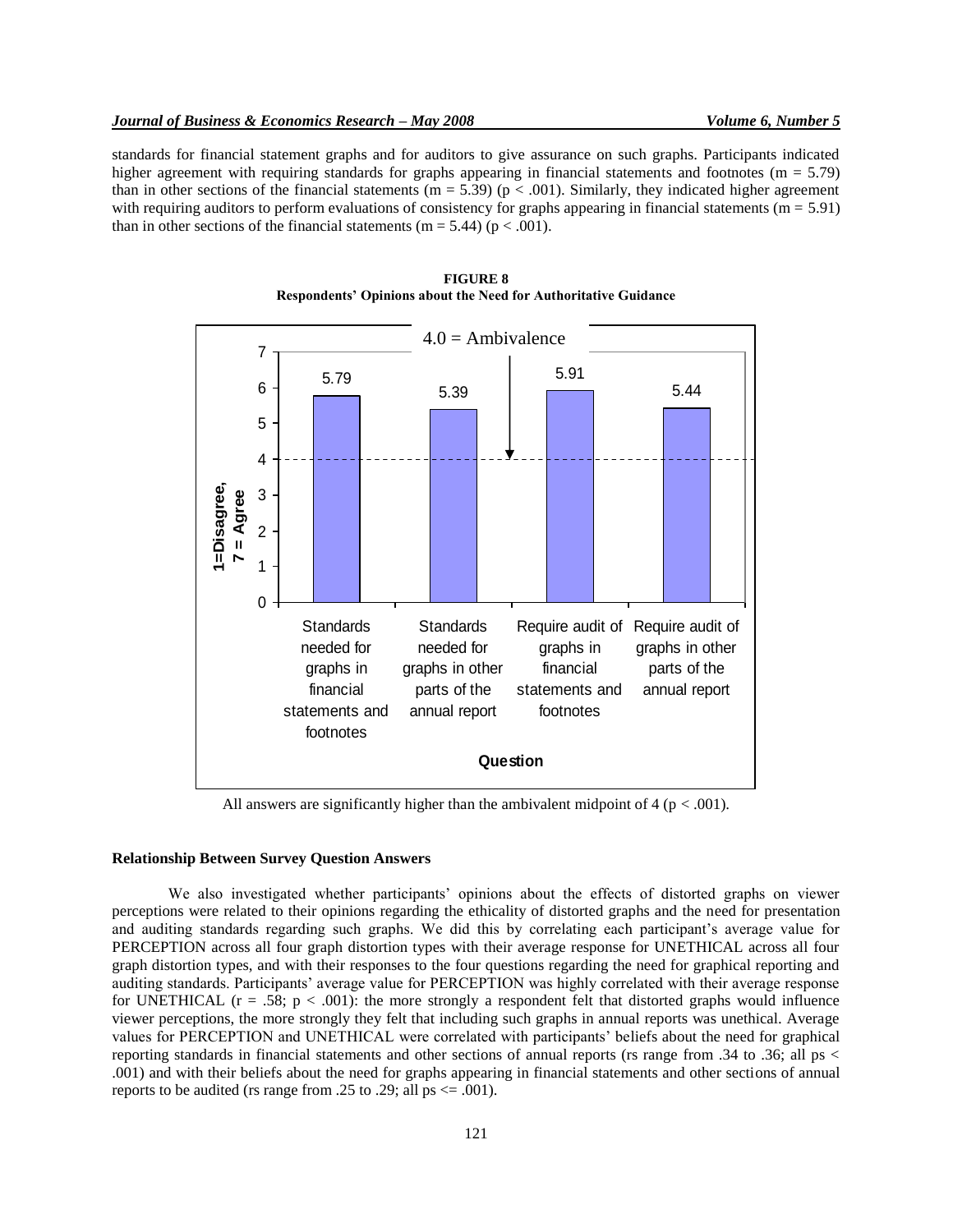#### **SUMMARY AND CONCLUSIONS**

We asked CPAs and financial statement readers if they believe distorted graphs would influence viewer perceptions and judgments and if they thought there was a need for standards governing the design of financial graphs included in annual reports. All respondent groups, except females enrolled in executive and regular MBA programs, agreed that distorted graphs were likely to influence viewer perceptions. The total of 20 female MBA respondents represent only 12.5% of our total respondents. Interestingly, however, neither readers nor CPAs thought that it was unethical to include improperly drawn graphs in annual reports. One possible explanation for this finding is that people do not normally consider exaggerations or omissions of data to be "deceptive" unless they have a priori reasons to believe that the message sender intends to deceive them (Miller and Stiff 1993, 18). Recall that the distorted graphs all included accurate data values. Thus, respondents to our study may have felt that such graphs were not intended to deceive and, therefore, were not unethical but merely represented permissible attempts to "put the best face" on the underlying data. Nevertheless, both readers and CPAs who responded to our survey strongly support the development of standards for graphing financial information, and both CPAs and readers agree that auditors should be required to assess compliance with those standards.

It is noteworthy that in recent years a growing number of researchers have argued that companies appear to be using annual reports as advertising and public relations tools, employing graphs and other techniques to guide and direct readers' attention to specific dimensions of the organization's performance (Graves et al. 1996; Hanson 1989; Hopwood 1996; Lee 1994; Squiers 1989). Indeed, there is evidence of a positive relationship between firm performance and the inclusion of graphs of financial data in annual reports: companies were more likely to include such graphs when income and sales are increasing than when they are decreasing (Beattie and Jones 2002b). There is also evidence that companies are more likely to include distorted graphs of financial data in their annual reports when their net income has declined than when it has increased (Steinbart 1989). Thus, it appears that companies use graphs in annual reports in an attempt to manage impressions. Respondents to our survey agree that such attempts are likely to influence annual report readers' perceptions. Therefore, it is not surprising that respondents to our survey strongly agree that there is a need to develop standards for the graphical presentation of financial information and that auditors should assess whether graphs in annual reports comply with those standards.

A limitation of our findings is that they reflect only the *opinions* of respondents concerning the likely effects of different types of graphs on the decision-making process of financial statement users. One can justifiably argue that standard setters should not overreact to such perceptions, without adequate empirical evidence that there is indeed a real problem. Several recent studies, however, provide evidence that improperly designed graphs can indeed influence reader perceptions (Beattie and Jones 2002b; Burgess 2003) and even alter decision makers' choices (Arunachalam et al. 2002). In addition, Tractinsky and Meyer (1999) found that graph designers made different choices when their task was to produce graphs for the purpose of helping someone make the best possible decision than when their objective was to influence the decision maker's interpretation of the data. Thus, there is reason to believe that our respondents' opinions concerning the need to develop standards for the graphical presentation of financial data are warranted.

In conclusion, more than 20 years of research has documented the existence in annual reports of graphs of financial data that are designed in a manner that may influence financial statement readers' perceptions. To date, however, standard setters have taken little action in this area. The results of our study suggest that both CPAs and financial statement readers strongly support the development of standards for graphing financial data and the requirement that auditors assess compliance with those standards. Numerous guidelines have been proposed in the graph design literature, including a checklist for proper graph design developed by Hill and Milner (2003). There is support for developing authoritative standards for graphical financial reporting. It is time for standard setters to act accordingly.

#### **REFERENCES**

1. American Institute of Certified Public Accountants (AICPA). 2004. *Codification of Statements on Auditing Standards*. New York: American Institute of Certified Public Accountants.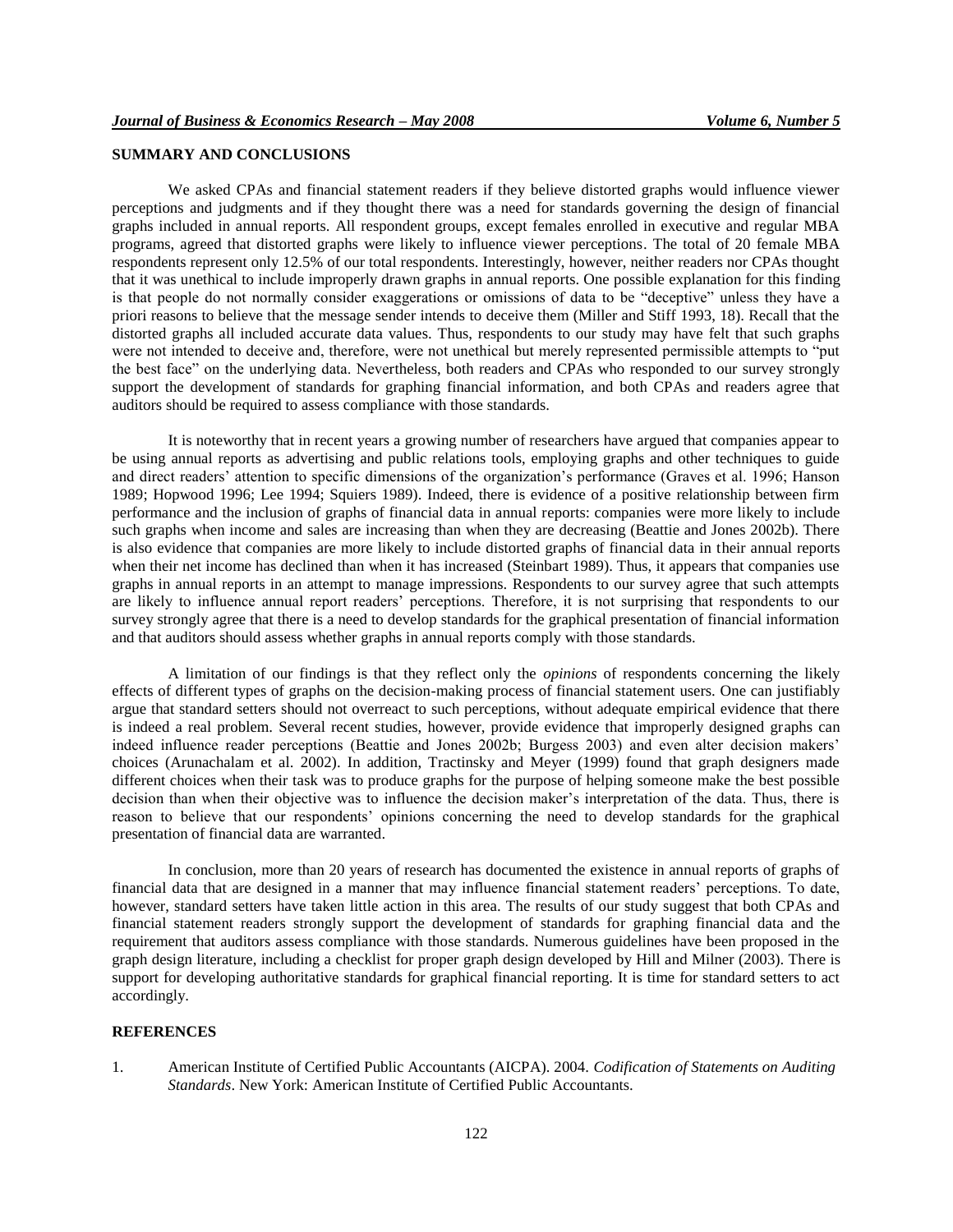- 2. Arunachalam, V., Pei, B.K.W., and Steinbart, P.J. 2002. Impression management with graphs: Effects on choices. *Journal of Information Systems*. 16(2): 183-202.
- 3. ASB. 2000. Year-end financial reports: improving communication. Discussion paper. (February). London: Accounting Standards Board.
- 4. Beattie, V., and Jones, M.J. 1992. The use and abuse of graphs in annual reports: a theoretical framework and empirical study. *Accounting and Business Research* (Autumn): 291-303.
- 5. \_\_\_\_\_\_\_\_\_\_\_\_\_\_\_\_\_\_\_\_\_. 1997. A comparative study of the use of financial graphs in the corporate annual reports of major US and UK companies. *Journal of International Financial Management and Accounting* 8(1): 33-68.
- 6. \_\_\_\_\_\_\_\_\_\_\_\_\_\_\_\_\_\_\_\_\_. 1999. Do Australian graphs give a true and fair view? *Abacus* 35(1): 46-76. 7. \_\_\_\_\_\_\_\_\_\_\_\_\_\_\_\_\_\_\_\_\_. 2000a. Impression management: the case of inter-country financial graphs.
- *Journal of International Accounting, Auditing & Taxation* 9(2): 159-183.
- 8. \_\_\_\_\_\_\_\_\_\_\_\_\_\_\_\_\_\_\_\_\_. 2000b. Changing graph use in corporate annual reports: A time-series analysis. *Contemporary Accounting Research* 17 (Summer): 13-22.
- 9. \_\_\_\_\_\_\_\_\_\_\_\_\_\_\_\_\_\_\_\_\_. 2001. A six-country comparison of the use of graphs in annual reports. *International Journal of Accounting* 36: 195-222.
- 10. \_\_\_\_\_\_\_\_\_\_\_\_\_\_\_\_\_\_\_\_\_. 2002a. Measurement distortion of graphs in corporate reports: an experimental study. *Accounting, Auditing & Accountability Journal* 15(4): 546-564.
- 11. \_\_\_\_\_\_\_\_\_\_\_\_\_\_\_\_\_\_\_\_\_. 2002b. The Impact of Graph Slope on Rate of Change Judgments in Corporate Reports. *Abacus* 38(2): 177-199.
- 12. Bertin, J. (1983). *The Semiology of Graphics*. Madison, WI: University of Wisconsin Press.
- 13. Burgess, D. (2003). Graphical Sleight of Hand. *Journal of Accountancy* 193(2): 45-51.
- 14. Courtis, J.K. 1997. Corporate annual report graphical communication in Hong Kong: effective or misleading? *The Journal of Business Communication* 34(3): 269-288.
- 15. Frownfelter, C.A., and Fulkerson, C.L. 1998. Linking the incidence and quality of graphics in annual reports to corporate performance: an international comparison. *Advances in Accounting Information Systems* 6: 129-151.
- 16. Frownfelter-Lohrke, C.A. and Fulkerson, C. L. 2001. The incidence and quality of graphics in annual reports: An international comparison. *The Journal of Business Communication* 38(3): 337-358.
- 17. Graves, O.F., Flesher, D. L., and Jordan, R.E. 1996. Pictures and the bottom line: The television epistemology of U.S. annual reports. *Accounting Organizations and Society* 21(1): 57-88.
- 18. Hanson, J.D. 1989. Developments in financial reporting over the last 20 years. In Skerratt, L.C.L. and Tonkin, D.J. (Eds), *Financial Reporting 1988-89: A Survey of UK Published Accounts.* London: Institute of Chartered Accountants of England and Wales. pp. 3-13.
- 19. Henry, G.T. 1995. *Graphing Data: Techniques for Display and Analysis, Applied Social Research Methods Series*, 36. Sage Publications.
- 20. Hill, W.Y. and Milner M.M. 2003. Guidelines for graphical displays in financial reporting. *Accounting Education* 12(2): 135-157.
- 21. Hopwood, A.G. 1996. Editorial. *Accounting, Organizations and Society* 21(1): 55-56.
- 22. Johnson, J.R., Rice, R.R., and Roemmich, R.A. 1980. Pictures that lie: the abuse of graphs in annual reports. *Management Accounting* (October): 50-56.
- 23. Jones M. and Beattie V. 1997. *Financial Graphs in Corporate Annual Reports: A Review of Practice in Six Countries.* London, U.K.: The Institute of Chartered Accountants in England and Wales.
- 24. Kosslyn, S.M. (1989). Understanding Charts and Graphs. *Applied Cognitive Psychology*, *3(3)*: 185-226. 25. \_\_\_\_\_\_\_\_\_\_\_. (1994). *Elements of Graph Design.* New York: Freeman & Company.
- 26. Lee, T.A. 1994. The changing form of the corporate annual report. *Accounting Horizons* (June): 215-232.
- 27. Mather, P., Ramsay, A., and Serry, A. 1996. The use and representational faithfulness of graphs in annual reports: Australian evidence. *Australian Accounting Review* 6(2): 56-63.
- 28. Mather, P., Ramsay, A., and Stten, A. 2000. The use and representational faithfulness of graphs in IPO prospectuses. *Accounting, Auditing and Auditability* 13(1): 65-83.
- 29. Miller, G. R. and Stiff, J.B. 1993. *Deceptive Communication*. Newbury Park, CA: Sage Publications.
- 30. Squiers, C. 1989. The corporate year in pictures. In Bolton, R. (Ed.), *Contest of Meaning*. Cambridge, MA: Massachusetts Institute of Technology, pp. 207-218.